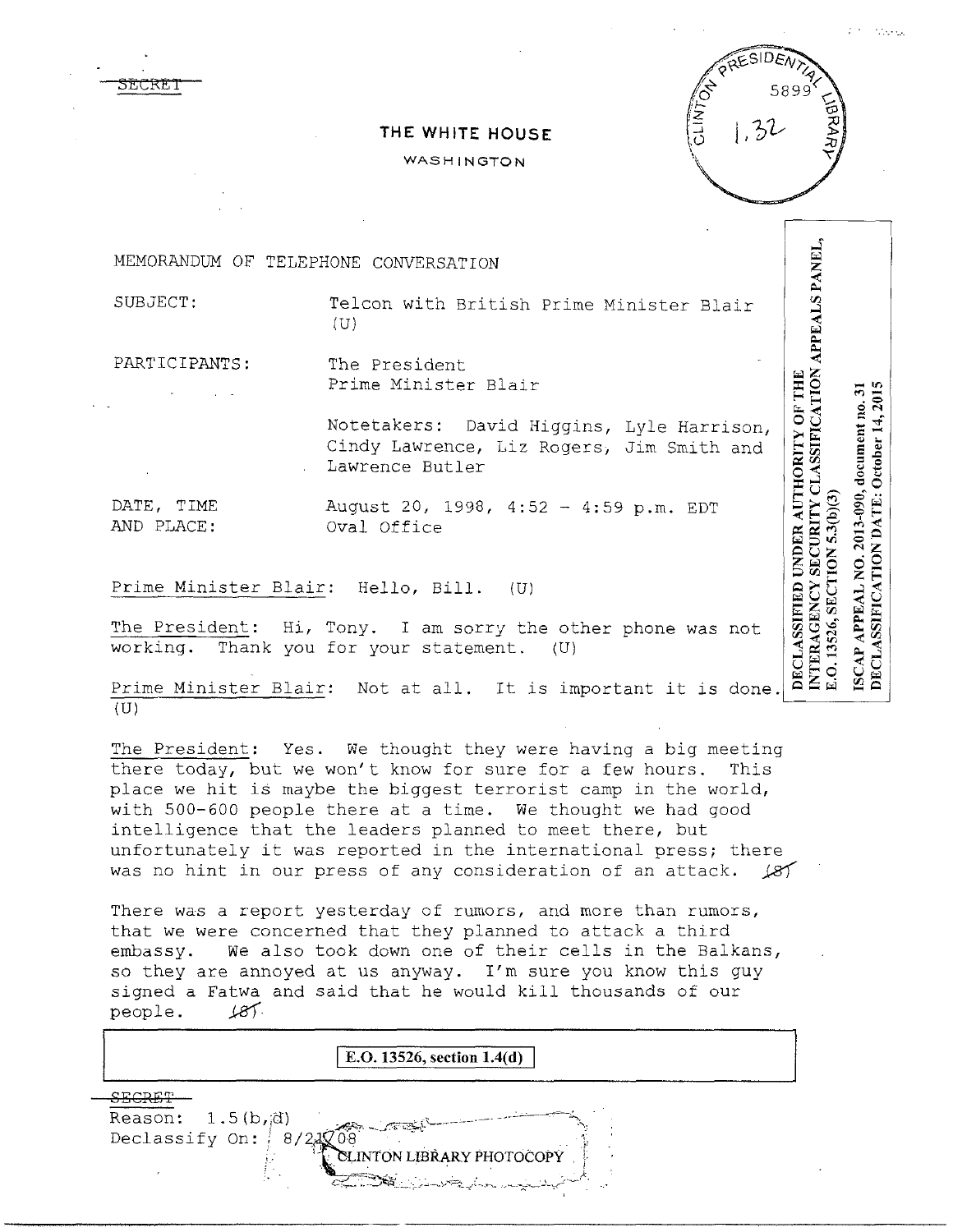| E.O. 13526, section 1.4(d)                                                                                                                                                                                                           |
|--------------------------------------------------------------------------------------------------------------------------------------------------------------------------------------------------------------------------------------|
| I am very grateful for                                                                                                                                                                                                               |
| your statement. (8)                                                                                                                                                                                                                  |
| Prime Minister Blair: Not at all. So, what has actually<br>happened tonight? (S)                                                                                                                                                     |
| The President:                                                                                                                                                                                                                       |
|                                                                                                                                                                                                                                      |
|                                                                                                                                                                                                                                      |
|                                                                                                                                                                                                                                      |
|                                                                                                                                                                                                                                      |
| E.O. 13526, section $1.4(d)$                                                                                                                                                                                                         |
|                                                                                                                                                                                                                                      |
|                                                                                                                                                                                                                                      |
|                                                                                                                                                                                                                                      |
|                                                                                                                                                                                                                                      |
|                                                                                                                                                                                                                                      |
|                                                                                                                                                                                                                                      |
|                                                                                                                                                                                                                                      |
| Prime Minister Blair: Yeah. (87                                                                                                                                                                                                      |
| The President: So that is where we are. We don't know what we<br>got in Afghanistan, but in the worst case we took out his<br>training facility. So we have to hope for the best, but even in<br>the worst case, it was worth doing. |
| E.O. 13526, section $1.4(c)(d)$                                                                                                                                                                                                      |
| (81                                                                                                                                                                                                                                  |
| Prime Minister Blair:<br>E.O. 13526, section 1.4(b)(d)                                                                                                                                                                               |
|                                                                                                                                                                                                                                      |
|                                                                                                                                                                                                                                      |
| <b>ELINTON LIBRARY PHOTOCOPY</b>                                                                                                                                                                                                     |

 $\overline{2}$